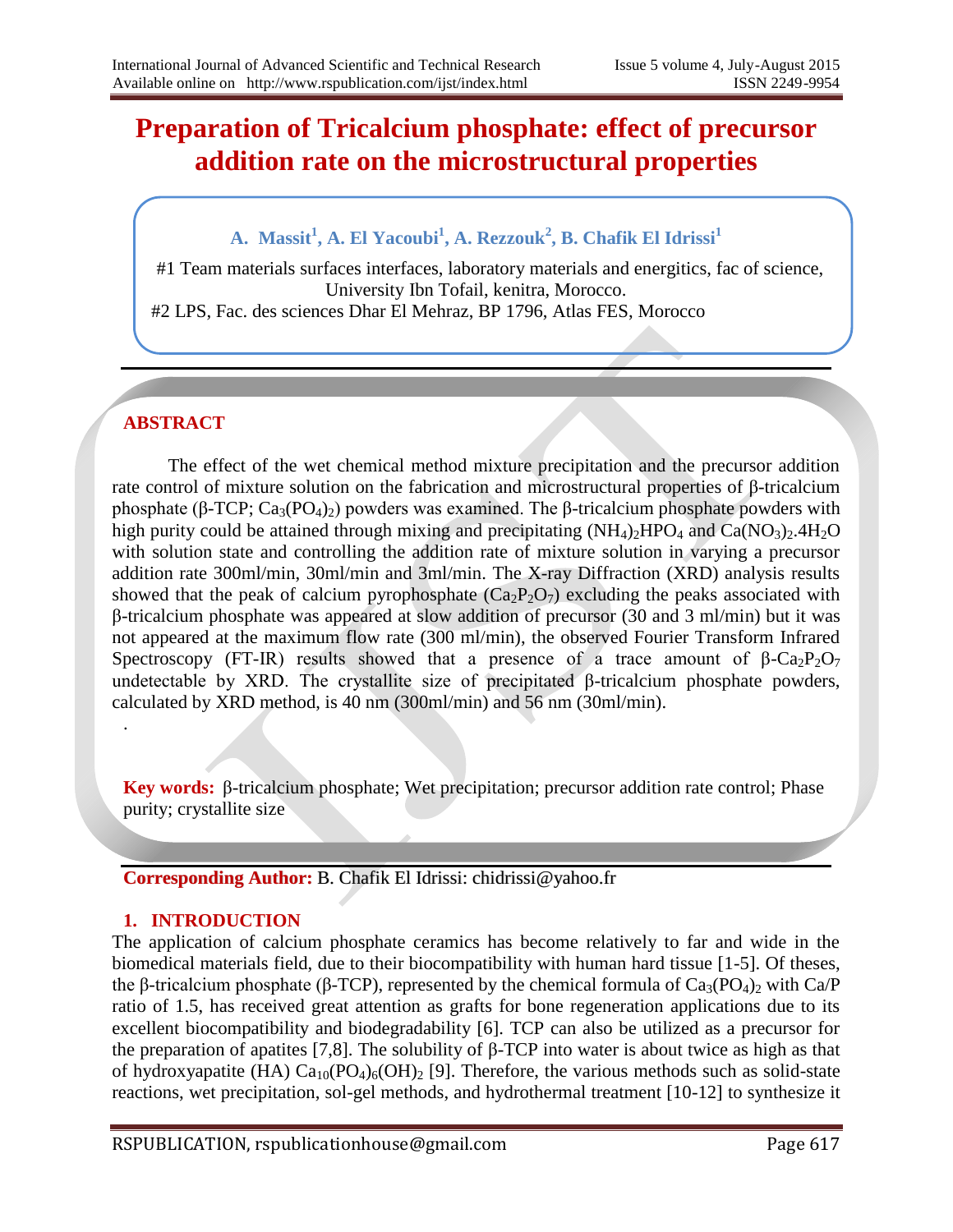have been developed. Particularly, the wet precipitation processing has mostly been used due to a low cost and a better control of composition and physical properties of powders [13]. This method usually results in the formation of a non-stoichiometric apatite whose molar ratio of Ca/P is from 1.33 to 1.65 [14-19]. Non-stoichiometric apatite with formula  $Ca<sub>10-x</sub>(HPO<sub>4</sub>)<sub>x</sub>(PO<sub>4</sub>)<sub>6</sub>$  $_{x}$ (OH)<sub>2-x</sub> (0 $\leq$  x  $\leq$ 1) exhibits the same crystal structure as stoichiometric HA. When Ca/P molar ratio is equal to 1.5, corresponding to  $x = 1$  in the above-mentioned formula, the  $Ca_9(HPO_4)(PO_4)_5(OH)$  is called tricalcium phosphate apatite (ap-TCP), which has an apatite crystal structure and the molar ratio of Ca/P is equal to TCP (Ca/P=1.5). Conventionally, ap-TCP powders are synthesized via a wet chemical method as described by the following equation Eq. (1).

 $9Ca(NO_3)_2+6(NH_4)_2HPO_4+6NH_4OH \rightarrow Ca_9(HPO_4)(PO_4)_5OH + 18NH_4NO_3 + 5H_2O$  (1)

When the ap-TCP was calcined above 700–800°C, it will be transformed into β-TCP, as described by Eq. (2).

 $Ca_9(HPO_4)(PO_4)_5OH \rightarrow Ca_9(PO_4)_6H_2O \rightarrow 3 Ca_3(PO_4)_2 + H_2O$  (2)

Specific characteristics of particles (size, shape, surface, crystal structure and morphology) are among the important factors needed to control technological and biopharmaceutical properties of drug products. In general, morphology can influence the physical and chemistry stability of solid dosage forms, a narrow size distribution is important to obtain content uniformity, while spherical particles allow good flowability and tablettability. Furthermore, micronisation increases the surface area with a consequent increase of dissolution rate and bioavalability of the drug, thus promoting the formulation of active principle ingredients which may be insoluble or slightly soluble in aqueous media. Bioactivity of calcium phosphate materials depends on many factors during the synthesis procedure including precursor reagents, impurity contents, crystal size and morphology, concentration and mixture order of reagents, pH and temperature. Such conditions are application specific and should be controlled by synthesis preparation parameters [20, 21].

The main objective of the present work is to study the effect of the wet chemical method and the precursor addition rate on the phase purity of the β-tricalcium and the microstructural properties. We also verified the phase purity and the microstructure of the precipitated β-tricalcium phosphate powders by using Fourier Transform Infrared Spectroscopy (FT-IR), X-ray Diffraction (XRD) and Transmission Electron Microscopy (TEM).

## **2. EXPERIMENTAL**

#### **2.1. Powder synthesis**

Reaction condition for the preparation of β-TCP using wet chemical method was initially optimized. Analytical grade calcium nitrate tetrahydrate  $[Ca(NO<sub>3</sub>)<sub>2</sub>·4H<sub>2</sub>O]$  and diammonium hydrogen phosphate  $[(NH_4)_2HPO_4]$  were dissolved in distilled water, individually. The  $Ca(NO<sub>3</sub>)<sub>2</sub>·4H<sub>2</sub>O$  solution was added drop-wise (under a constant stirring condition at ambient temperature), at different precursor addition rate 300 ml/min, 30 ml/min and 3 ml/min, into  $(NH_4)$ <sub>2</sub>HPO<sub>4</sub> solution to reach the Ca/P molar ratio of 1.5. The pH was adjusted throughout by the addition of concentrated ammonium hydroxide (NH4OH) solution to around 9.5. The resulting precipitates were aged for 48 h under stirring before being filtered and washed repeatedly by distilled water to remove  $NO<sub>3</sub><sup>-</sup>$  and  $NH<sub>4</sub><sup>+</sup>$ . Then, the precipitates were dried at 60°C for 24 h. The calcium-deficient apatite precipitates were produced. These precipitated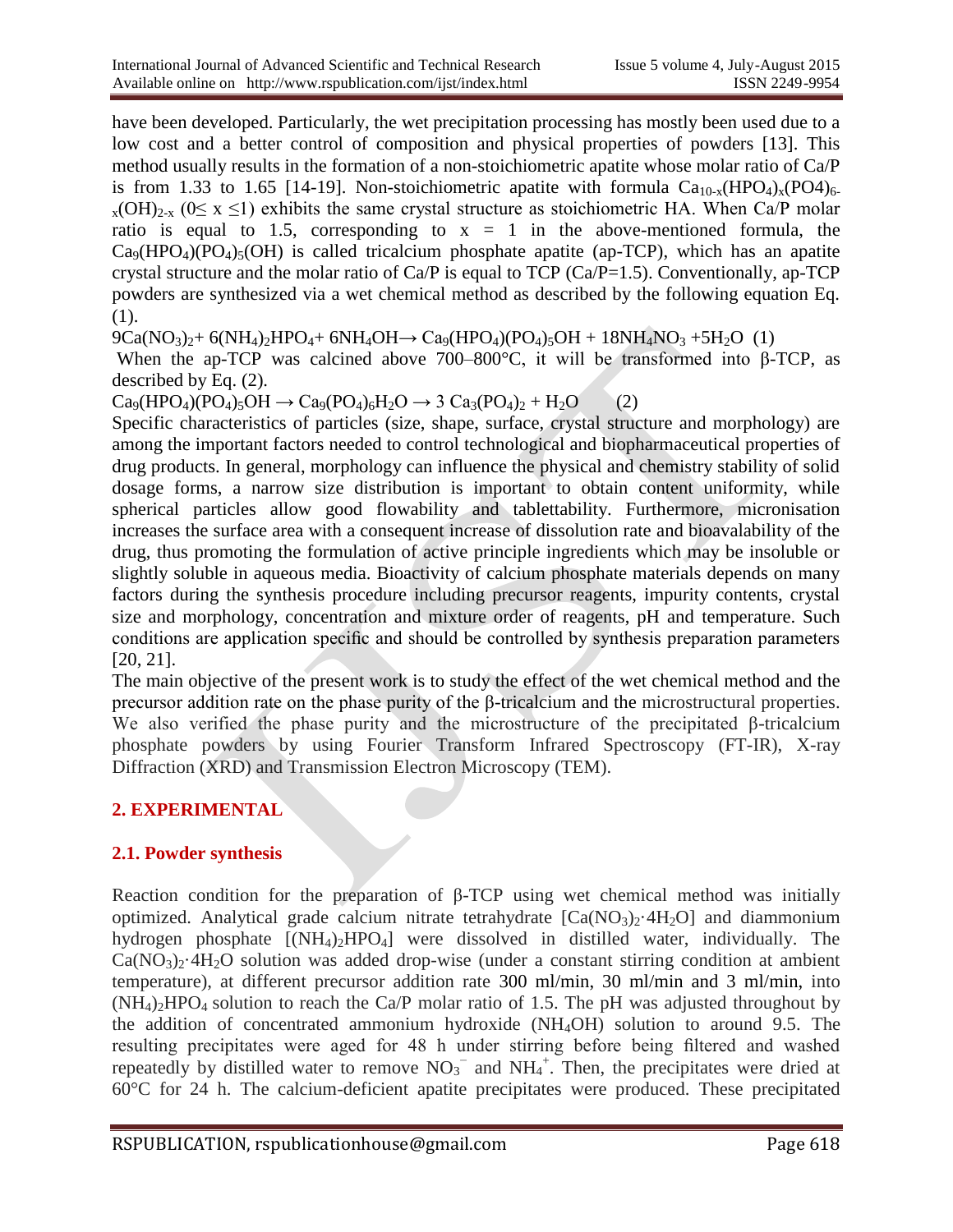powders were calcined at 800˚C for 12 hrs to transform from tricalcium phosphate apatite to βtricalcium phosphate.

#### **2.2. Characterization of the powders**

Crystalline phases were identified by means of a XPERT-PROPW3050/60 (Theta/Theta) X-ray diffractometer (XRD) using CuKα radiation and operating at 45 kV and 40 mA. XRD patterns were collected over the 2θ range of 3-70° at a step size of 0.06°. Crystalline phases detected in the patterns were identified by comparison to the standard patterns from the ICDD-PDF (International Center for Diffraction Data-Powder Diffraction Files). The functional groups present in the prepared powder were recorded on FTIR spectrophotometer, VERTEX 70, Genesis Series (400–4000 cm-1, resolution 4, scans 20). For this 1% of the powder was mixed and ground with 99% KBr and the spectrum was taken in the range of 400 to  $4000 \text{ cm}^{-1}$ . The size and morphology of fine powders were observed on a transmission electron microscope (Philips CM10, Eindhoven, The Netherlands) that operated at the acceleration voltage of 100 kV.

#### **3. RESULTS AND DISCUSSION**

The XRD patterns for the three precipitates dried at  $60^{\circ}$ C for 24 h are shown in Fig. 1. Similar XRD patterns are obtained for these powders and exhibit two distinguishable crystalline phases can be indexed as tricalcium phosphate apatite and a second phase identified as dicalcium phosphate anhydrous CaHPO<sup>4</sup> (DCPA, PDF 9–80). These results should be in better agreement with an initial precipitation of  $CaHPO<sub>4</sub>, 2H<sub>2</sub>O DCPD$  followed by its slow and partial hydrolysis into apatitic tricalcium phosphate and would explain that the final mixture contains dicalcium phosphate anhydrous CaHPO<sub>4</sub> as a second phase after drying  $[22]$ . The presence of CaHPO<sub>4</sub> phase is confirmed by two intense peaks at 26.24° and 29.98°.



Fig 1: XRD patterns of dried samples at 60°C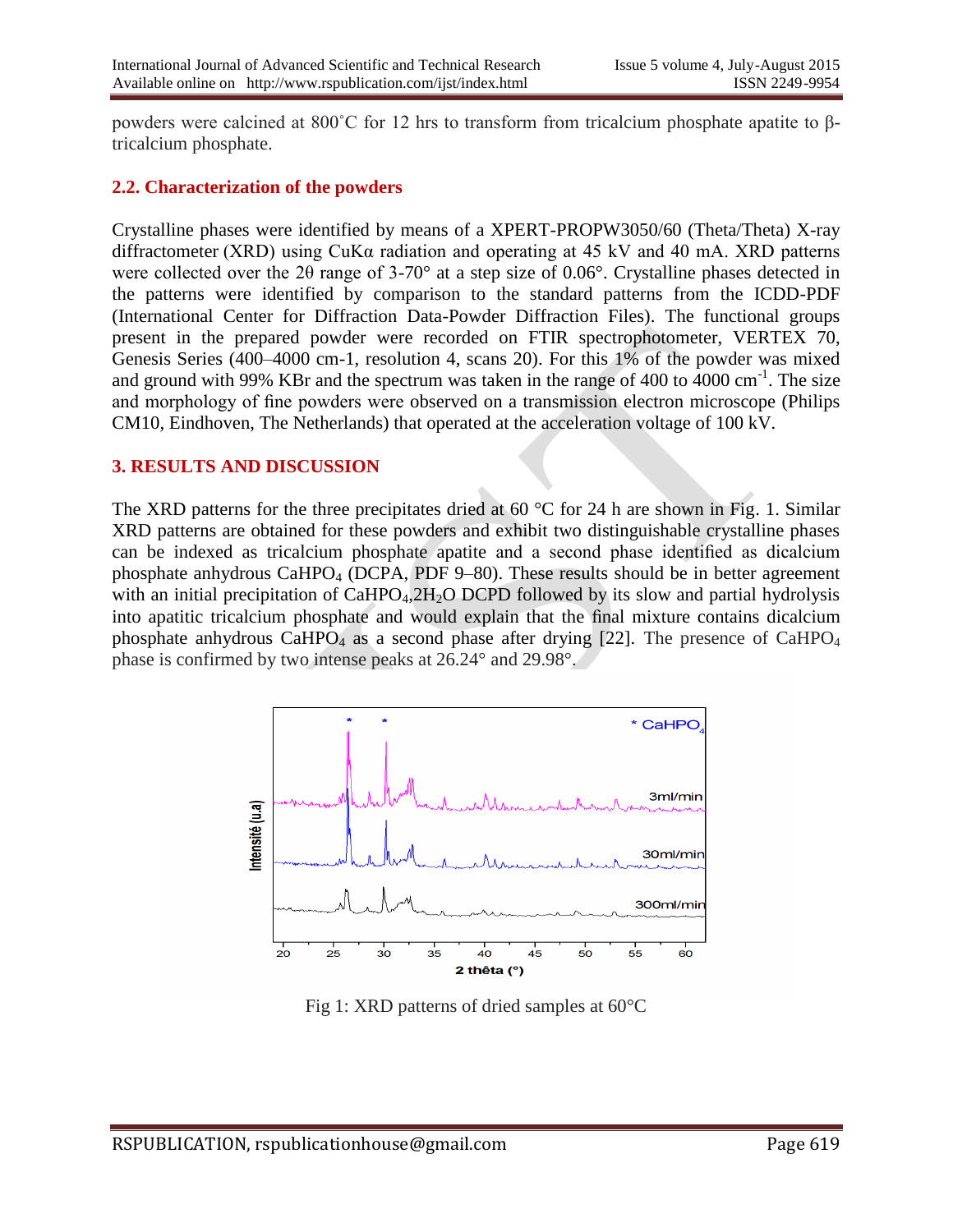

Fig 2: TEM micrograph of synthetic powders at 60°C with 30ml/min (a), 300ml/min (b)

The needle-like particles can be observed by transmission electron microscopy as shown in Fig. 2(a), of synthetic powder with 300ml/min, and are rather similar to that of tricalcium phosphate apatite synthesized by wet-chemical processing [18,19,23], the morphology exhibits needle-like structure with 10 nm in width and 30–40 nm in length. Fig. 2(b) presents that TEM morphology of powders synthesized with 3ml/l. The structures are spherical rod-like and are about 180 nm in diameter and 400-500 nm in length. With the increase of precursor addition rate, it can be observed that the needle- like nanostructure transformed into a spherical rod-like nanostructure and its aspect ratio decreased.

Fig. 3 illustrates the FT-IR absorption spectra of the as-dried samples. The bands at 1092 and 1040 cm-1 are assigned to the components of the triply degenerate ν3 antisymmetric P–O stretching mode. The 962 cm<sup>-1</sup> band is assigned to v1; the non-degenerate P-O symmetric stretching mode. The bands at  $601$  and  $571$  cm<sup>-1</sup> are assigned to components of the triply degenerate ν4 O–P–O bending mode. Molecular and adsorbed water bands are also discerned at 1640 and 3400 cm<sup>-1</sup>. A significant concentration of hydroxyl groups remains in the structure as observed from the intensity of the stretching and librational bands at  $3572$  and  $632 \text{ cm}^{-1}$ . In addition, the band at 1380 cm<sup>-1</sup> assigned to NH<sub>4</sub>OH and NO<sub>3</sub>. A weak band near 875 cm<sup>-1</sup> is possible the P–O(H) stretching in  $HPO<sub>4</sub><sup>2</sup>$  groups or v2 vibration mode of  $CO<sub>3</sub><sup>2</sup>$  groups. However, no v3 vibration mode (near 1490 and  $1426 \text{ cm}^{-1}$ ) of  $\text{CO}_3^2$  groups was observed in the FT-IR spectra. Therefore, it was believed that the weak peak at  $875 \text{ cm}^{-1}$  was primarily characteristic of the HPO<sub>4</sub><sup>2</sup> although  $CO_2$  has a very affinity to apatite crystal during the synthesis process.

The phase transformation from ap-TCP to β-TCP was performed by heating the samples at 800 °C. Fig. 4 shows the XRD patterns of samples after calcinations at 800 °C, all the diffraction peaks positions match well with the standard XRD pattern of β-TCP (JCPDS NO.9-169). Powders exhibited sharp diffraction peaks indicating a high crystallinity. The pattern for sample TCP300 (prepared with a precursor addition rate 300 ml/min) shows well characterized peaks of pure β-TCP. The diffractograms of the samples TCP30 and TCP3 (prepared with a precursor addition rate 30 ml/min and 3 ml/min respectively) show additional peaks rather than the β-TCP peaks.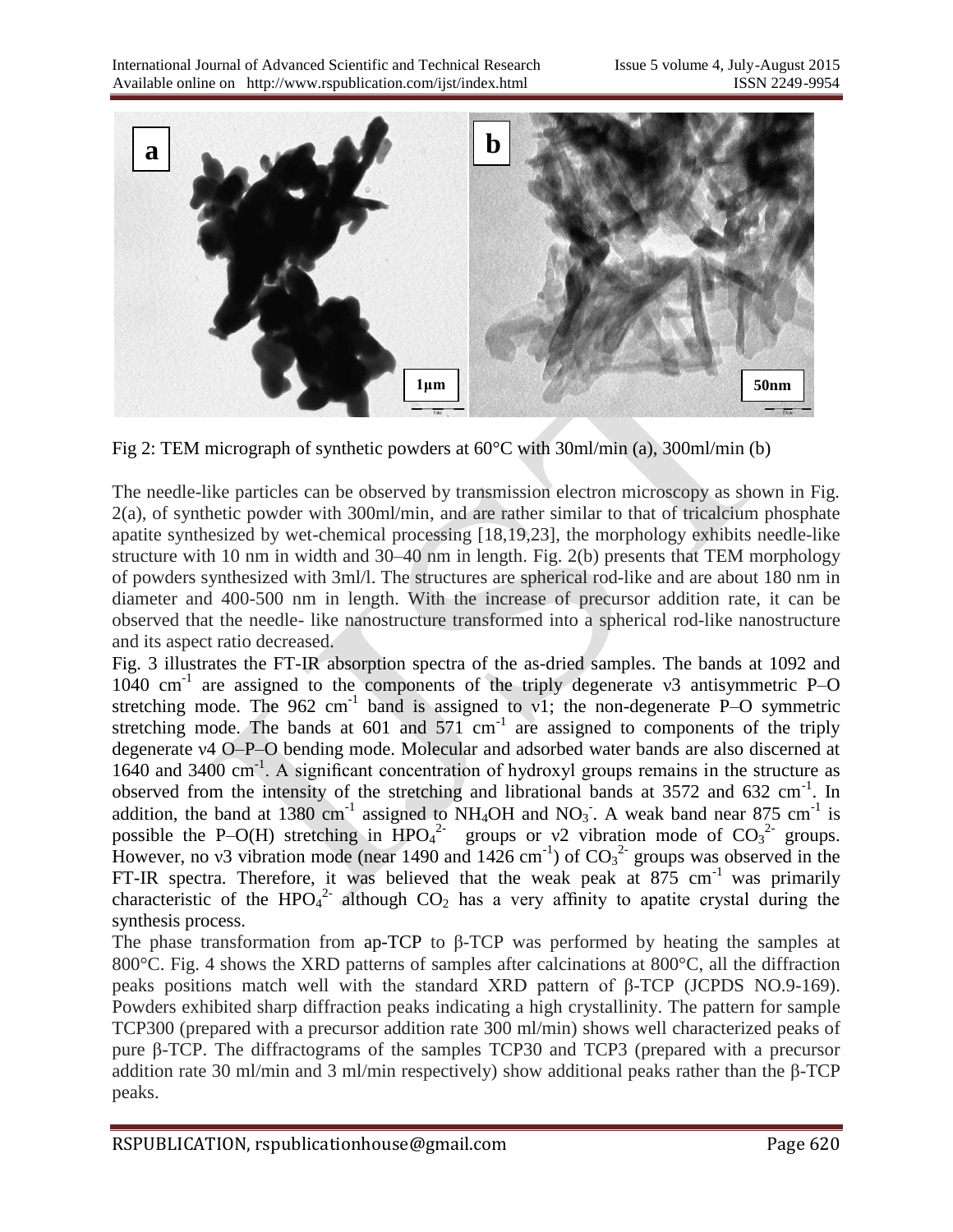

Fig 3: FT-IR spectra of dried samples at 60°C

The peaks were identified to be corresponding to pyrophosphate  $\beta$ -Ca<sub>2</sub>P<sub>2</sub>O<sub>7</sub> (CPP) and indexed according to the standard value (JCPDF 9-346).



Fig 4: XRD patterns of samples calcined at 800°C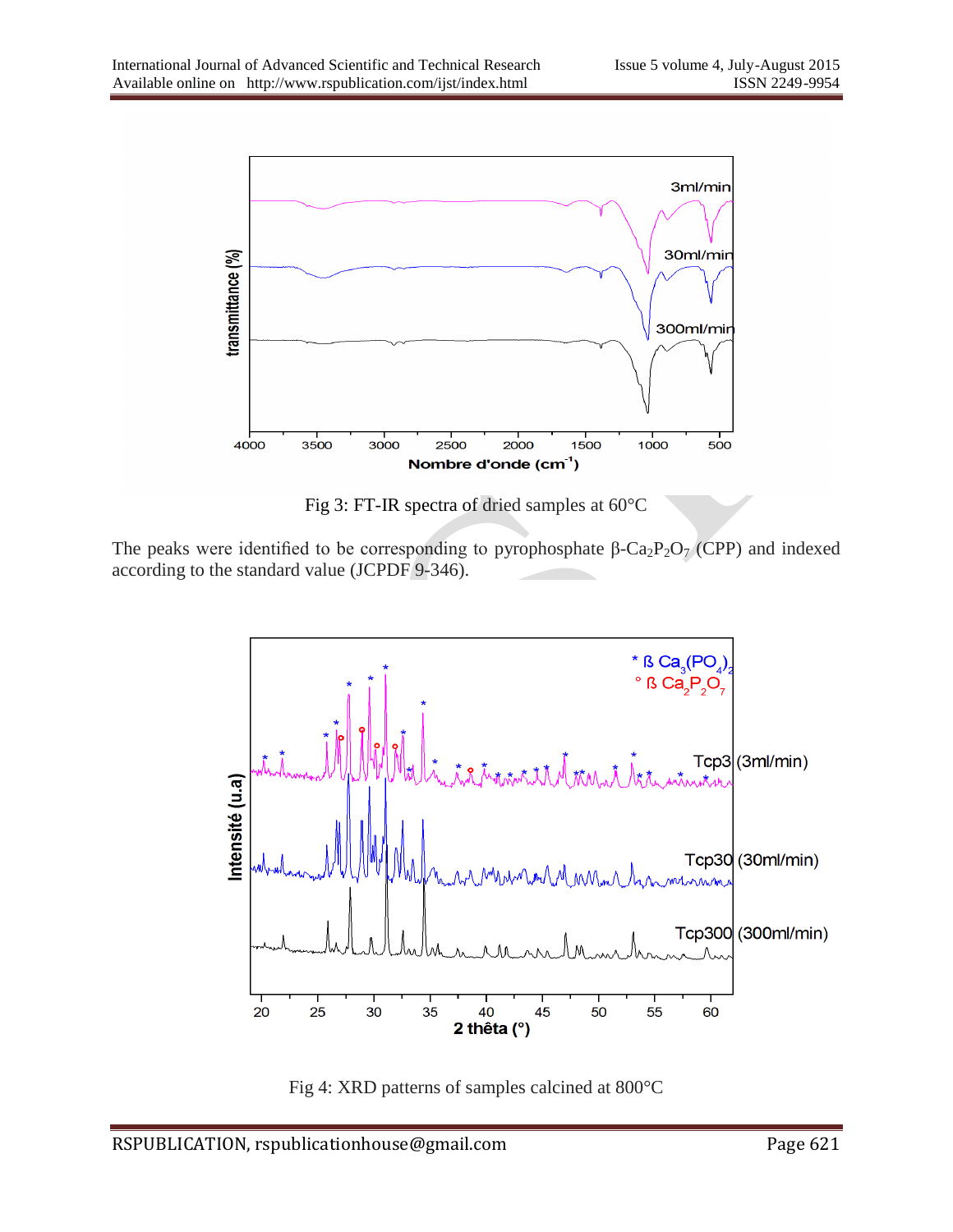This second phase associated with the transformation of DCPA into β-CPP according to [24]:  $2CaHPO<sub>4</sub> \rightarrow (\delta) Ca<sub>2</sub>P<sub>2</sub>O<sub>7</sub> + H<sub>2</sub>O (450°C)$ 

(δ) Ca<sub>2</sub>P<sub>2</sub>O<sub>7</sub>  $\rightarrow$  (β) Ca<sub>2</sub>P<sub>2</sub>O<sub>7</sub> (750<sup>o</sup>C)

The percentages of volume fraction of β-CPP and β-TCP present in the samples were calculated using the relative intensity ratio (RIR), Eq. (3) [25]. The ratio of the integrated intensity of the (2 0 2) diffraction peak of β -CPP to the integrated intensity of the (0 2 10) diffraction peak of β - TCP was calculated. The (2 0 2) peak at  $2\theta = 28.9^{\circ}$  of CPP was the most intense usable peak for the quantification (relative intensity 45%). RIR = 33% and 34% for TCP30 and TCP3 respectively.

 $RIR = I_{\beta\text{-CPP}}/I_{\beta\text{-CPP}} + I_{\beta\text{-TCP}}$  (3)

Where  $I_{\beta\text{-CPP}}$  and  $I_{\beta\text{-TCP}}$  represent the normalized intensity of (2 0 2) and (0 2 10) peaks of  $\beta\text{-CPP}$ and β-TCP respectively.

The crystallinity degree, corresponding to the fraction of crystalline β-TCP phase present in the examined volume, was evaluated by  $(Xc)$  by the following Eq. (4) [26]:

 $Xc = 1 - v/I$  (4)

Where I is the intensity of highest diffraction peak and  $\nu$  is the intensity of the hollow between two considered diffraction peaks of β-TCP. Table 1 shows the amount of crystallinity in TCP powders. The crystallization process is controlled by diffusion. It seems that by using wet chemical method increasing precursor addition rate influences the rate of atomic motion and decreases the diffusion barrier. So the atoms are easily transported to the lattice site and the crystallinity is increased.

| Sample        | amount of              | Crystallite size $(nm)$   Particle size $(nm)$ |         |
|---------------|------------------------|------------------------------------------------|---------|
|               | crystallinity $(\%Xc)$ |                                                |         |
| TCP3          |                        | 56                                             |         |
| TCP30         |                        | 54                                             | 130-300 |
| <b>TCP300</b> |                        | 40                                             | 80-200  |

Table1. The effect of addition rate on crystallinity, crystallite size and particle size

The broadening of a diffraction peak can be related to the crystallite size via the Scherer equation relying on Eq. (5).

 $D = 0.89 \lambda / \beta \cos\theta$  (5)

Where D the mean crystallite size,  $\lambda$  is the wavelength of the used Cu K $\alpha$  radiation,  $\beta$  is the full width at the half maximum of the β-TCP line and  $θ$  is the diffraction angle. The crystallite sizes of β-tricalcium phosphate are given in Table 1. These results clearly indicate that using wet chemical method and increasing precursor addition rate result in increasing crystallite size of the powders.

The transmission electron microscope of TCP30 and TCP300 powders are illustrated in Fig. 5. They demonstrate many agglomerations of small spherical particles in nanometric scale. The grain size measurement reveals that the grain size of TCP30 powders is around 120 nm to 300 nm and the grain size of TCP300 powders is around 80–220 nm. By varying the precursor addition rate, nucleation and crystal growth rates can be controlled, rapid addition of precursors results in localized high concentrations of precursors, exceeding the solubility of TCP in those regions, which favors nucleation and formation of small crystals. Slow addition of precursors results in a regime favoring crystal growth and formation of larger particles.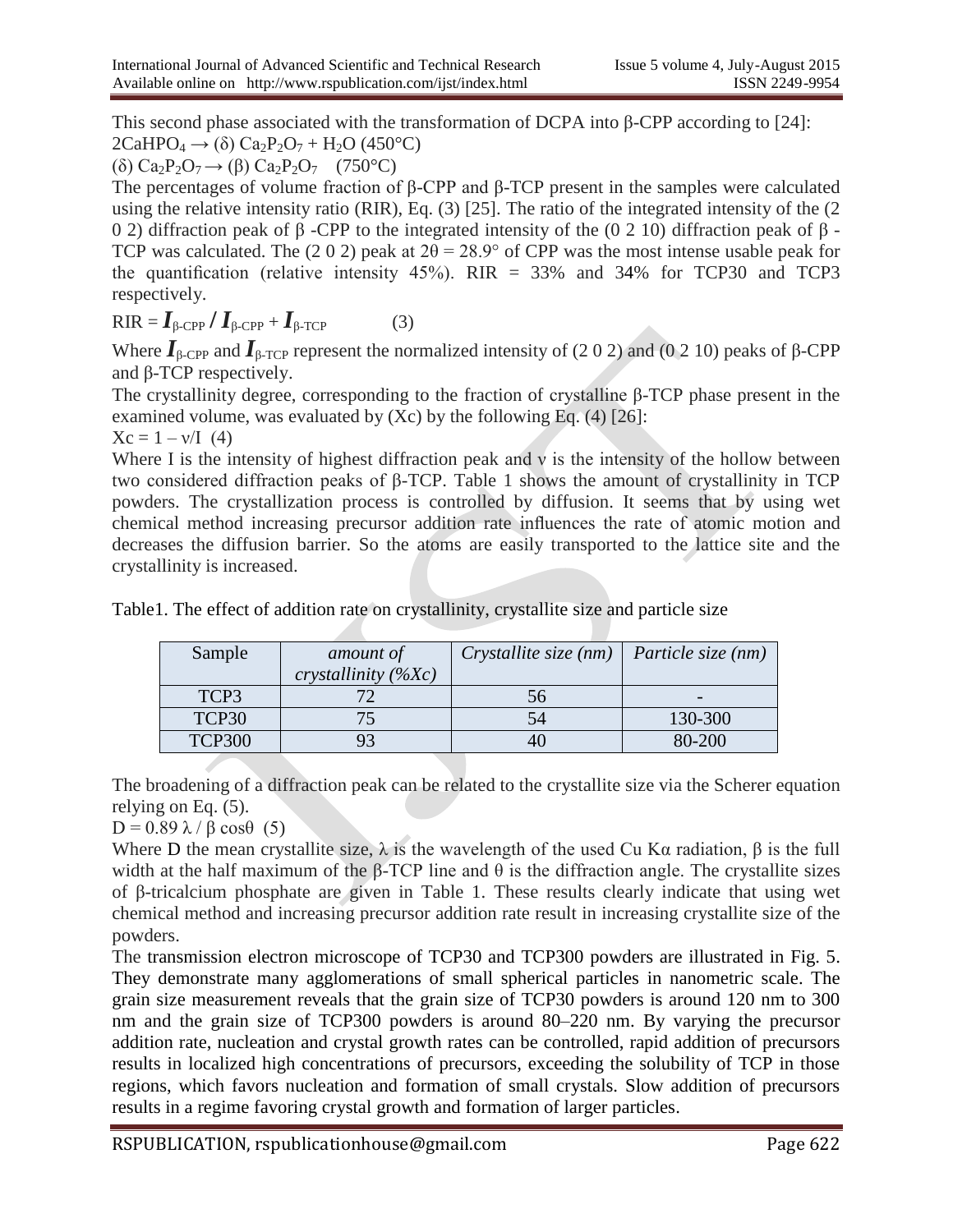

Fig 5: TEM micrograph of calcined powders at 800°C with 30ml/min (a), 300ml/min (b)

Fig. 6 gives the IR spectra of powders heat-treated at 800°C. They agree with the phases determined from XRD patterns of calcined powders. The vibrational bands of the phosphate ions are observed in all of the samples. The band attributed to  $HPO<sub>4</sub>$  groups in the as synthesized and dried at 60°C powder (v = 875 cm<sup>-1</sup>) had disappeared. This corresponds with the decomposition of tricalcium phosphate apatite that occurs around 750°C according to the global reaction as described by the Eq. (2). The band assigned to OH group (630 cm−1) had disappeared at 800°C, and the PO4 bands are present on account of the decomposition of the apatitic phase into  $\beta$  -TCP. The bands at 725 and 1200 cm<sup>-1</sup> indicated the presence of P<sub>2</sub>O<sub>7</sub> groups associated with the transformation of DCPA into CPP. There is insignificant amount of  $β$ -Ca<sub>2</sub>P<sub>2</sub>O<sub>7</sub> in TCP300 undetectable by XRD.



Fig 6: FT-IR spectra of samples calcined at 800°C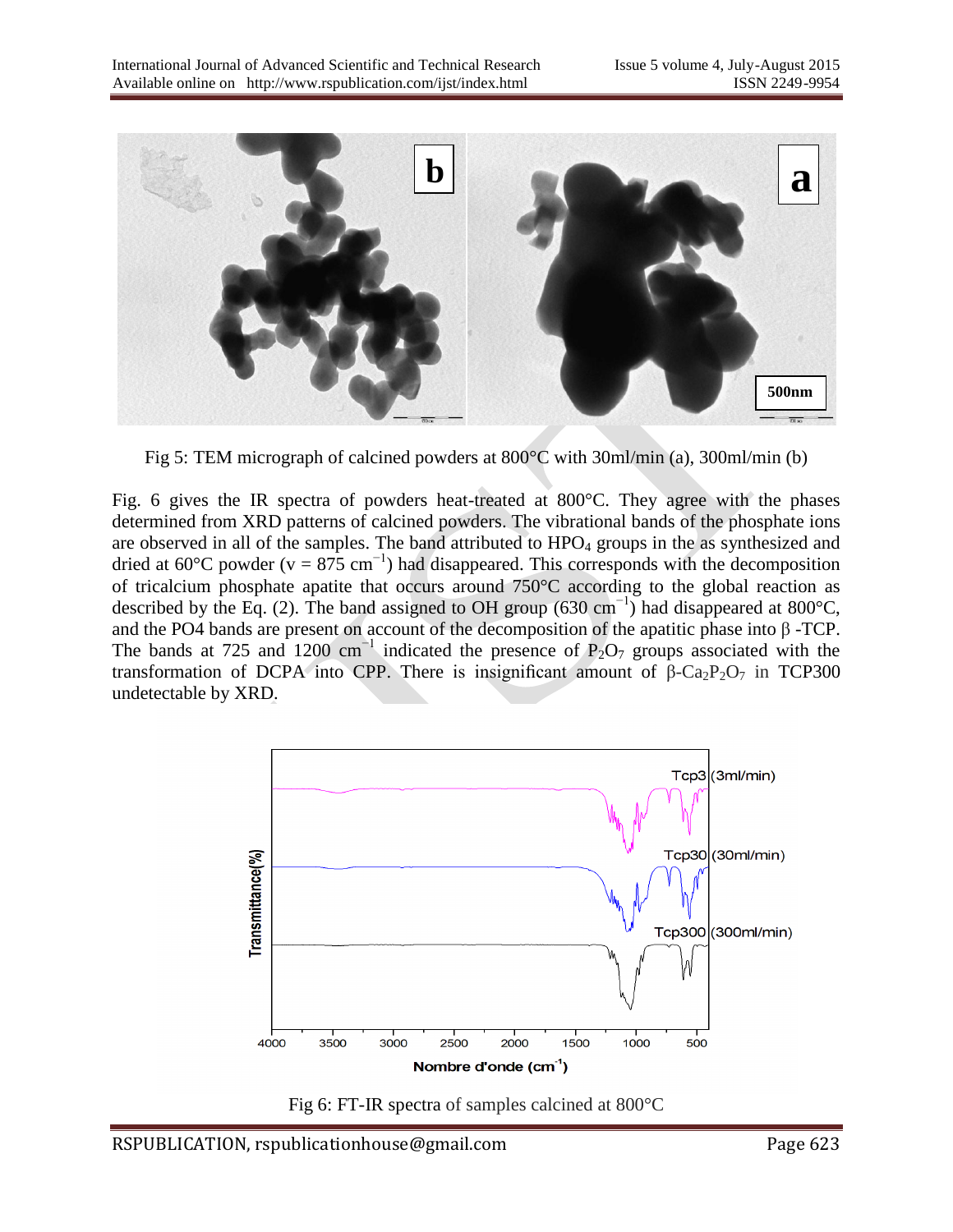#### **CONCLUSION**

Nano-crystalline TCP can be synthesized by chemical precipitation method followed by calcinations at 800°C. The effects of precursor addition rate (P.A.R) on the crystallite size, particle size and the crystallinity can be examined. P.A.R affects the nucleation, crystal growth rates and particle morphology. The nano-tricalcium phosphate powder, synthesized at the maximum flow rate, givens an ultrafine crystal size of about 40 nm and spherical particle size distributions with an average around 80 nm to 200 nm. At the minimum flow rate (30ml/min), crystallite size greater than about 60 nm, an average particle size of 130 nm to 300 nm. From FTIR and XRD, the calcined powders present a second phase identified as pyrophosphate β-CPP.

### **REFERENCE**

- [1] Y. Li, Klein CPAT, J. Wijn, S. Meer, K. Groot. J Mater Sci Mater Med 1994;5:263-8.
- [2] IH. Arita, VM. Castano, DS. Wilkinson. J Mater Sci Mater Med 1995;6:19-23.
- [3] D. Liu. Ceram Int 1997;23:135-9.
- [4] CA Tas, F. Korkusuz, M. Tumucin, N. Akkas. J Mater Sci Mater Med 1997;8:91-6.
- [5] R. Rao, HN. Roopa, TS. Kannan. J Mater Sci Mater Med 1997;8:511-8.
- [6] F. Zhang, K. Lin, J. Chang, J. Lu, C. Ning. J Eur Ceram Soc 2008;28:539-45.
- [7] B.V. Rejda, J.G.J. Peelen, K. de Groot, J. Bioeng. 1 (1977) 93–97.

[8] A. Bigi, L. Compostella, A.M. Fichera, E. Foresti, M. Gazzano, A. Ripamonti, N. Roveri, J. Inorg. Biochem. 34 (1988) 75–82.

[9] A. Makishima, H. Aoki, in: T. Yamaguchi, H. Yanagida (Eds.), Bioceramics, Giho-do Pub. Co., Tokyo, 1984, p. 28.

[10] M. Bohner. Injury-Int J Care Injured 2000;31:S-D37-47.

- [11] M. Vallet-Regí, JM. González-Calbet. Prog Solid State Chem 2004;32:1-31.
- [12] M. Fathi, A. El Yacoubi, A. Massit, B. Chafik El Idrissi. IJSER Volume 6, Issue 6, June-2015;139-143.

[13] DRR. Lazar, SM. Cunha, V. Ussui, E. Fancio, NB. de Lima, AHA. Bressiani. Mater Sci Forum 2006;530-531:612-7.

[14] L. Yubao, Klein CPAT, Z. Xingdong, K. de Groot. ceramics. Biomaterials 1994;15:835–41.

[15] A. Slosarczyk, E. Stobierska, Z. Paszkiewicz, M. Gawlicki. J Am Ceram Soc 1996; 79(10): 2539–44.

[16] TSB. Narasaraju, DE. Phebe. J Mater Sci 1996;31:1–21.

[17] M. Vallet-Regi, LM. Rodriguez-Lorenzo, AJ. Salinas. Solid State Ionic 1997;101–103: 1279–85.

[18] A. Massit, A. El Yacoubi, B. Chafik El Idrissi, K. Yamni. IOSR-JAC. Volume 7, Issue 7 Ver. I. (July. 2014), PP 57-61.

[19] A. Massit, A. Yacoubi, B. Chafik El Idrissi, K. Yamni. Verres, Céramiques & Composites, Vol. 4, N°1 (2015), 1-6.

[20] M. Santos, M. Oliveira, L. Souza, H. Mansur, W. Vasconcelos, Materials Research 7 (2004) 625–630

[21] A. Farzadi, M. Solati-Hashjin, F. Bakhshi, A. Aminian. Ceramics International 37 (2011) 65–71

[22] A. Destainville, E. Champion, D. Bernache-Assollant, E. Laborde. Materials Chemistry and Physics 80 (2003) 269–277